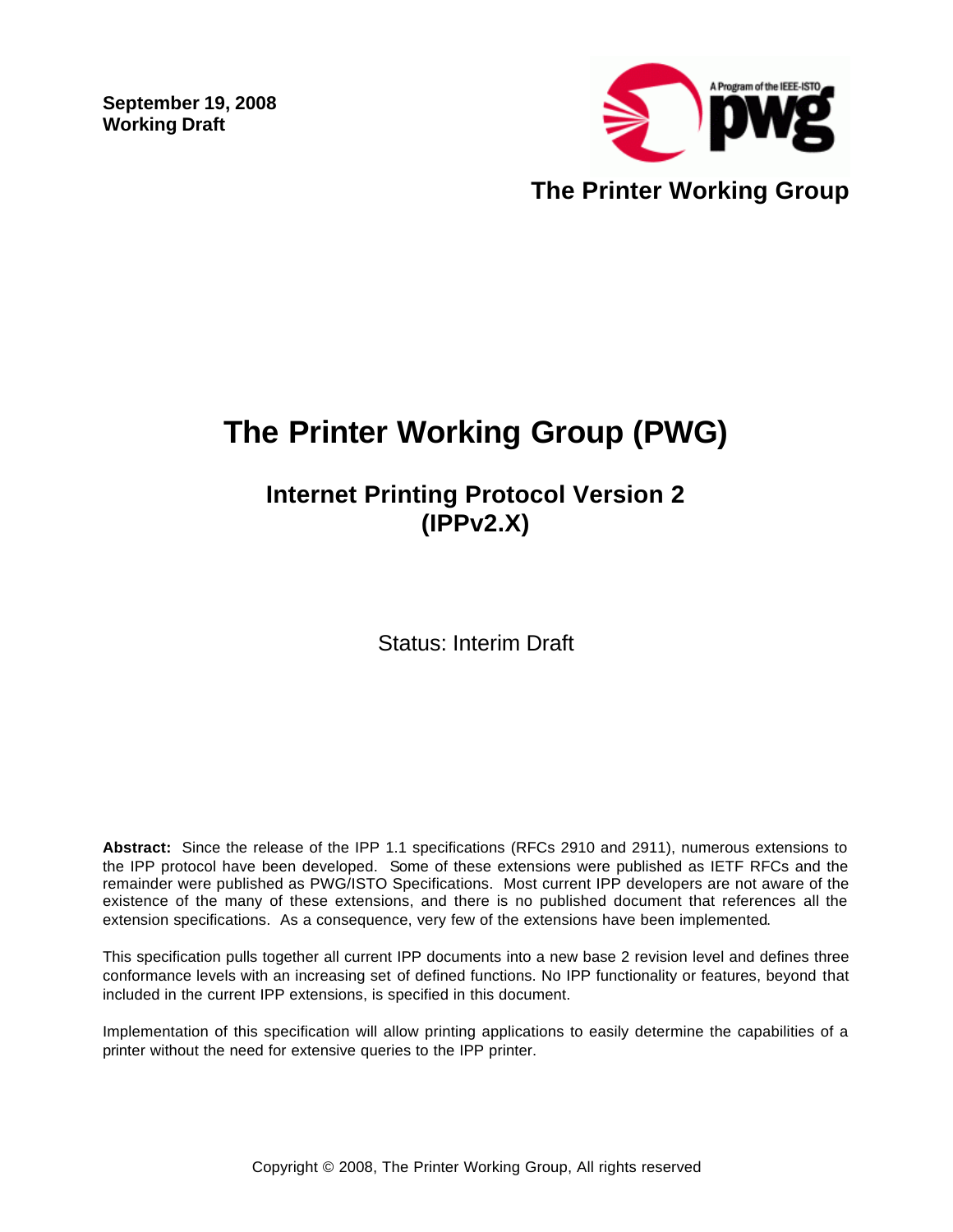#### **Copyright (C) 2008, The Printer Working Group. All rights reserved.**

This document may be copied and furnished to others, and derivative works that comment on, or otherwise explain it or assist in its implementation may be prepared, copied, published and distributed, in whole or in part, without restriction of any kind, provided that the above copyright notice, this paragraph and the title of the Document as referenced below are included on all such copies and derivative works. However, this document itself may not be modified in any way, such as by removing the copyright notice or references to the IEEE-ISTO and the Printer Working Group, a program of the IEEE-ISTO.

Title: Internet Printing Protocol, Version 2

The IEEE-ISTO and the Printer Working Group DISCLAIM ANY AND ALL WARRANTIES, WHETHER EXPRESS OR IMPLIED INCLUDING (WITHOUT LIMITATION) ANY IMPLIED WARRANTIES OF MERCHANTABILITY OR FITNESS FOR A PARTICULAR PURPOSE.

The Printer Working Group, a program of the IEEE-ISTO, reserves the right to make changes to the document without further notice. The document may be updated, replaced or made obsolete by other documents at any time.

The IEEE-ISTO takes no position regarding the validity or scope of any intellectual property or other rights that might be claimed to pertain to the implementation or use of the technology described in this document or the extent to which any license under such rights might or might not be available; neither does it represent that it has made any effort to identify any such rights.

The IEEE-ISTO invites any interested party to bring to its attention any copyrights, patents, or patent applications, or other proprietary rights which may cover technology that may be required to implement the contents of this document. The IEEE-ISTO and its programs shall not be responsible for identifying patents for which a license may be required by a document and/or IEEE-ISTO Industry Group Standard or for conducting inquiries into the legal validity or scope of those patents that are brought to its attention. Inquiries may be submitted to the IEEE-ISTO by e-mail at:

ieee-isto@ieee.org.

The Printer Working Group acknowledges that the IEEE-ISTO (acting itself or through its designees) is, and shall at all times, be the sole entity that may authorize the use of certification marks, trademarks, or other special designations to indicate compliance with these materials.

Use of this document is wholly voluntary. The existence of this document does not imply that there are no other ways to produce, test, measure, purchase, market, or provide other goods and services related to its scope.

This document is available electronically at:

ftp://ftp.pwg.org/pub/pwg/ipp/ippv2-wd/wd-ipp20-20080919.pdf .doc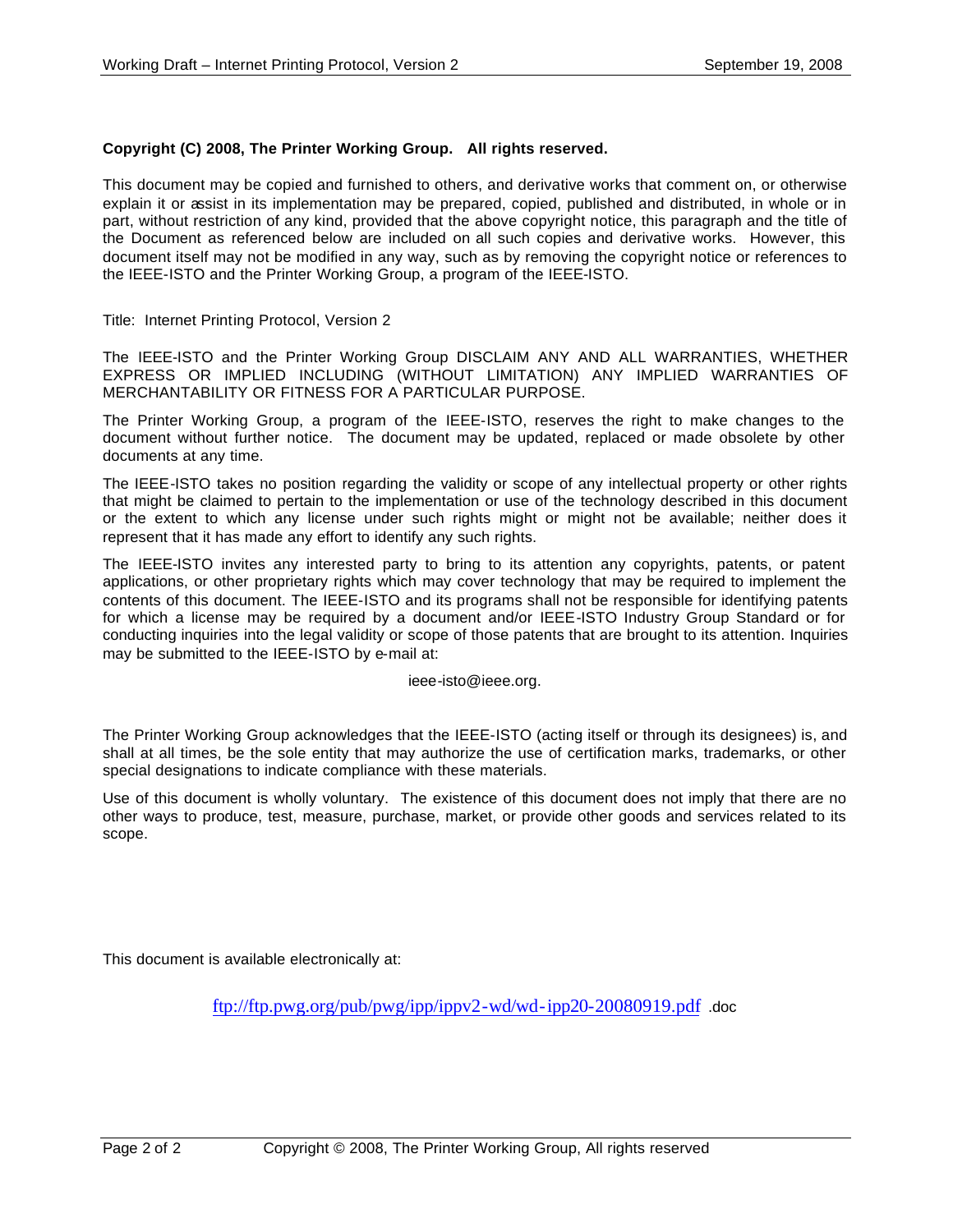#### **About the IEEE-ISTO**

The IEEE-ISTO is a not-for-profit corporation offering industry groups an innovative and flexible operational forum and support services. The IEEE-ISTO provides a forum not only to develop standards, but also to facilitate activities that support the implementation and acceptance of standards in the marketplace. The organization is affiliated with the IEEE (http://www.ieee.org/) and the IEEE Standards Association (http://standards.ieee.org/).

For additional information regarding the IEEE-ISTO and its industry programs visit http://www.ieee-isto.org.

#### **About the IEEE-ISTO PWG**

The Printer Working Group (or PWG) is a Program of the IEEE Industry Standards and Technology Organization (ISTO) with member organizations including printer manufacturers, print server developers, operating system providers, network operating systems providers, network connectivity vendors, and print management application developers. The group is chartered to make printers and the applications and operating systems supporting them work together better. All references to the PWG in this document implicitly mean "The Printer Working Group, a Program of the IEEE ISTO." In order to meet this objective, the PWG will document the results of their work as open standards that define print related protocols, interfaces, procedures and conventions. Printer manufacturers and vendors of printer related software will benefit from the interoperability provided by voluntary conformance to these standards.

In general, a PWG standard is a specification that is stable, well understood, and is technically competent, has multiple, independent and interoperable implementations with substantial operational experience, and enjoys significant public support.

For additional information regarding the Printer Working Group visit: http://www.pwg.org

#### **Contact information:**

The Printer Working Group c/o The IEEE Industry Standards and Technology Organization 445 Hoes Lane Piscataway, NJ 08854 USA

IPP Web Page:

http://www.pwg.org/ipp/

IPP Mailing List:

ipp@pwg.org

Instructions for subscribing to the IPP mailing list can be found at the following link: http://www.pwg.org/mailhelp.html

Implementers of this specification are encouraged to join the IPP Mailing List in order to participate in any discussions of the specification. Suggested additions, changes, or clarification to this specification, should be sent to the IPP Mailing list for consideration.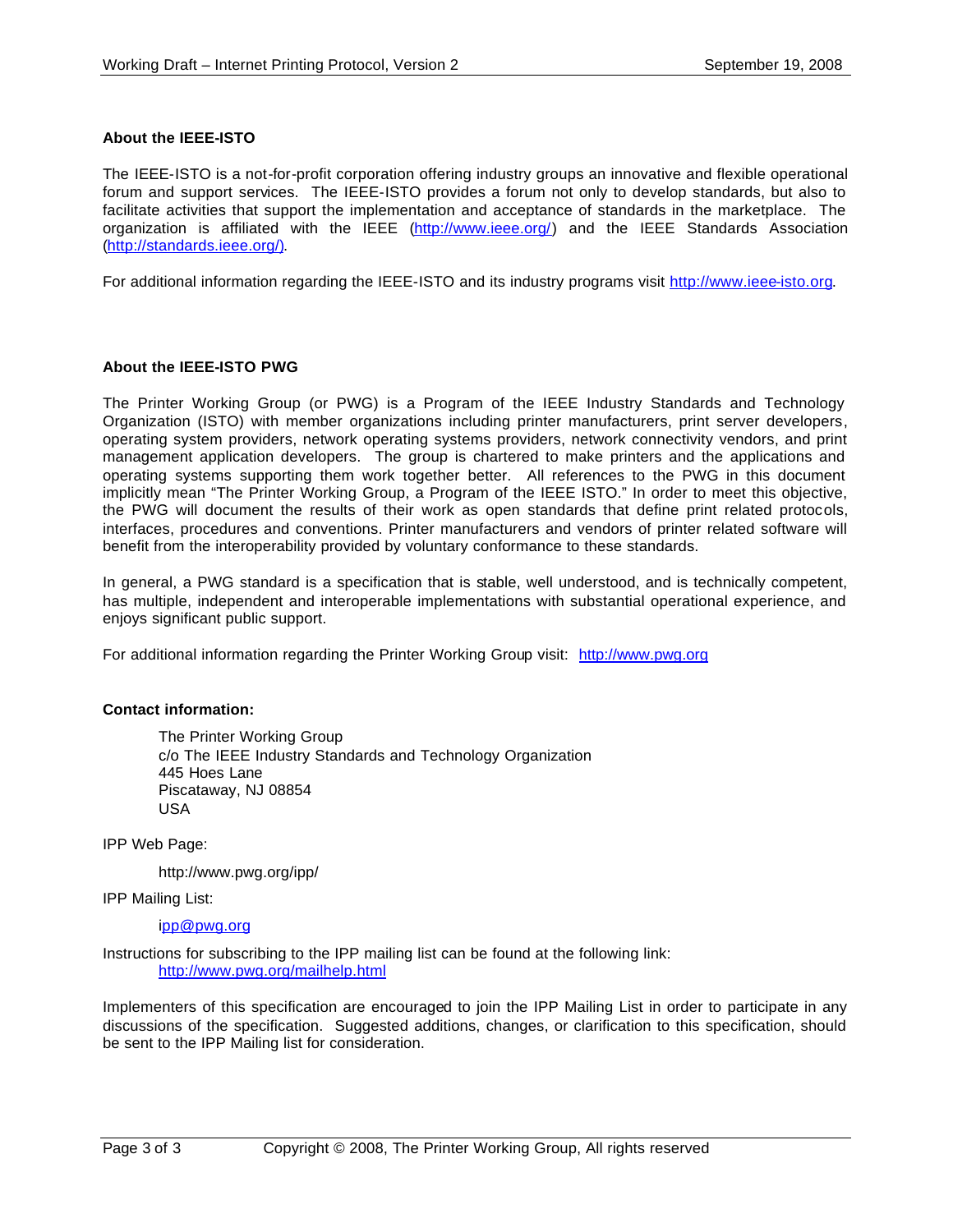# **Table of Contents**

| 8 |   |  |  |
|---|---|--|--|
|   | 9 |  |  |
|   |   |  |  |
|   |   |  |  |
|   |   |  |  |
|   |   |  |  |
|   |   |  |  |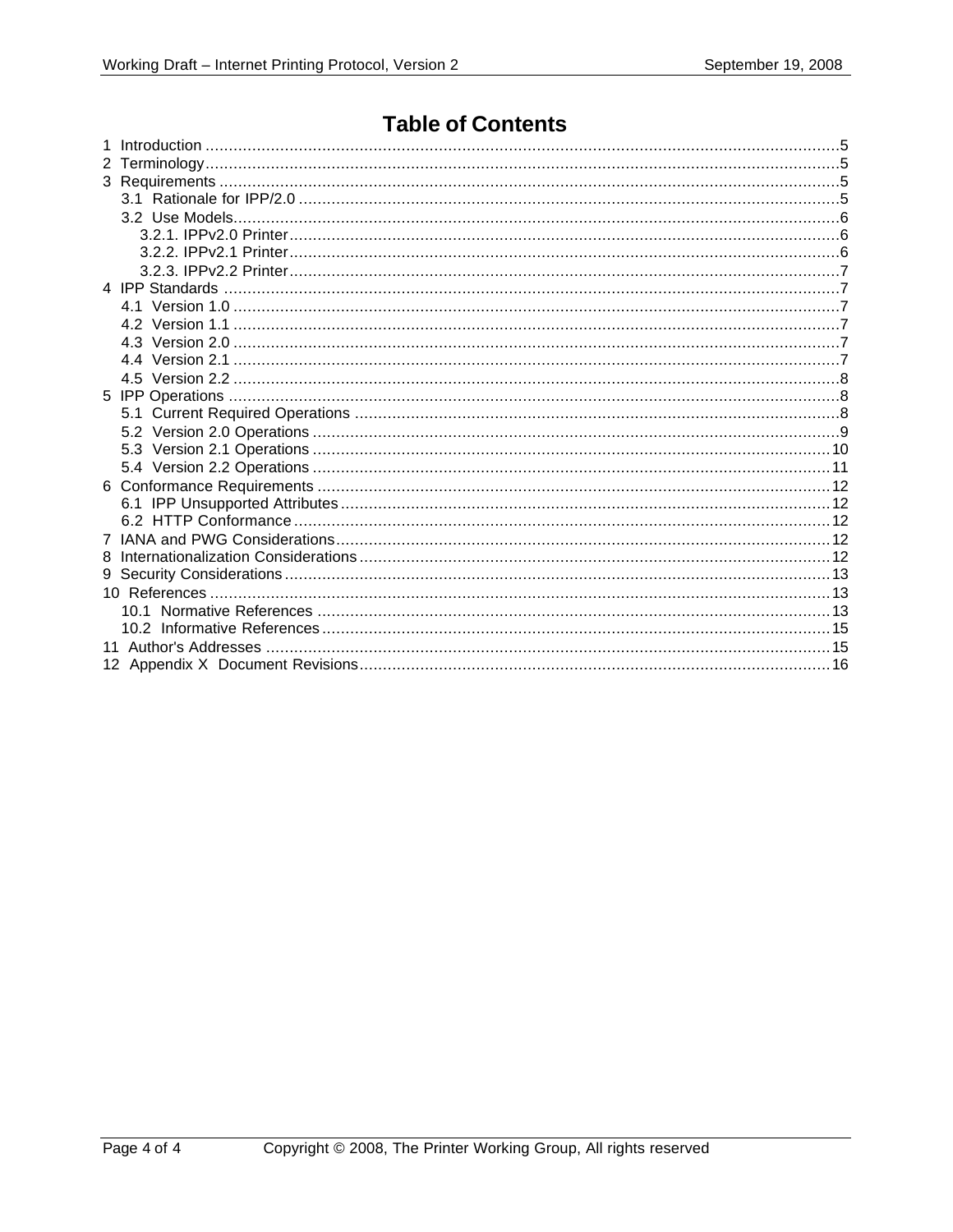# **1 Introduction**

The original IPP 1.0 protocol specifications, [RFC2565] and [RFC 2566], were published by the IETF in April 1999. The subsequent IPP 1.1 protocol specifications, [RFC2910] and [RFC2911], followed in September 2000. Since the release of IPP 1.1, an additional 15 IPP extension specifications have been published. Seven of these extension specifications were published by the IETF and the remaining eight were published as PWG/ISTO specifications.

The purpose of this document is to provide a single reference to all the existing IPP specifications and to define a new set of IPP versions to provide a simple reference to the capabilities of an IPP printer relative to the support of the printer to the IPP extension specifications. The classification of interoperable function sets are defined in section 2, Terminology.

# **2 Terminology**

This section defines the following terms that are used throughout this document:

Capitalized terms, such as MUST, MUST NOT, REQUIRED, SHOULD, SHOULD NOT, MAY, NEED NOT, and OPTIONAL, have special meaning relating to conformance as defined in RFC 2119 [RFC2119]. If an implementation supports an IPP version defined in this document, then these terms apply; otherwise, they do not. These terms define conformance to this document only; they do not affect conformance to other documents, unless explicitly stated otherwise.

**IPPv2.0** – This IPP function set definition is guided by an environment where a small number of users are normally physically located very close to the device. The device is typically a low speed printer or MFD with a limited feature set geared to the requirements of a small group of users. Routine maintenance, such as loading paper and clearing paper jams, is usually performed by the current user. The configuration of the printer for special jobs, such as the need for a unique paper size or color, is also handled by the user requiring the configuration.

**IPPv2.1** – This IPP function set definition is guided by an environment with more users, and devices with higher speed, and higher duty cycle rating than a IPPv2.0 Printer, but the primary difference is in the features, location, and maintenance of the device. A IPPv2.1 printer is normally located in a central location with most users not physically close. The user's access to the printer may be limited and maintenance is only performed by assigned personnel. Features such as paper size and type are normally fixed and not easily modified for special use. IPPv2.1 printers tend to have more post-processing features, such as punching, folding, stapling, etc., than IPPv2.0 printers.

**IPPv2.2** – This IPP function set definition is guided by an environment with high speed and a very high duty cycle devices compared to the IPPv2.0 and IPPv2.1. One example of this environment is a data center where jobs are centrally scheduled rather than sent ad-hoc from a group of users. This class of printer is expected to consume significantly more supplies such as paper, toner, etc, and memory capacity than the other classes.

# **3 Requirements**

### **3.1 Rationale for IPP/2.0**

The Printer MIB v2 [RFC3805] and Port Monitor MIB [PWG5107.1] define:

- (a) Model of Print Devices
- (b) Operations for Print Devices
	- prtGeneralReset
	- prtConsoleDisable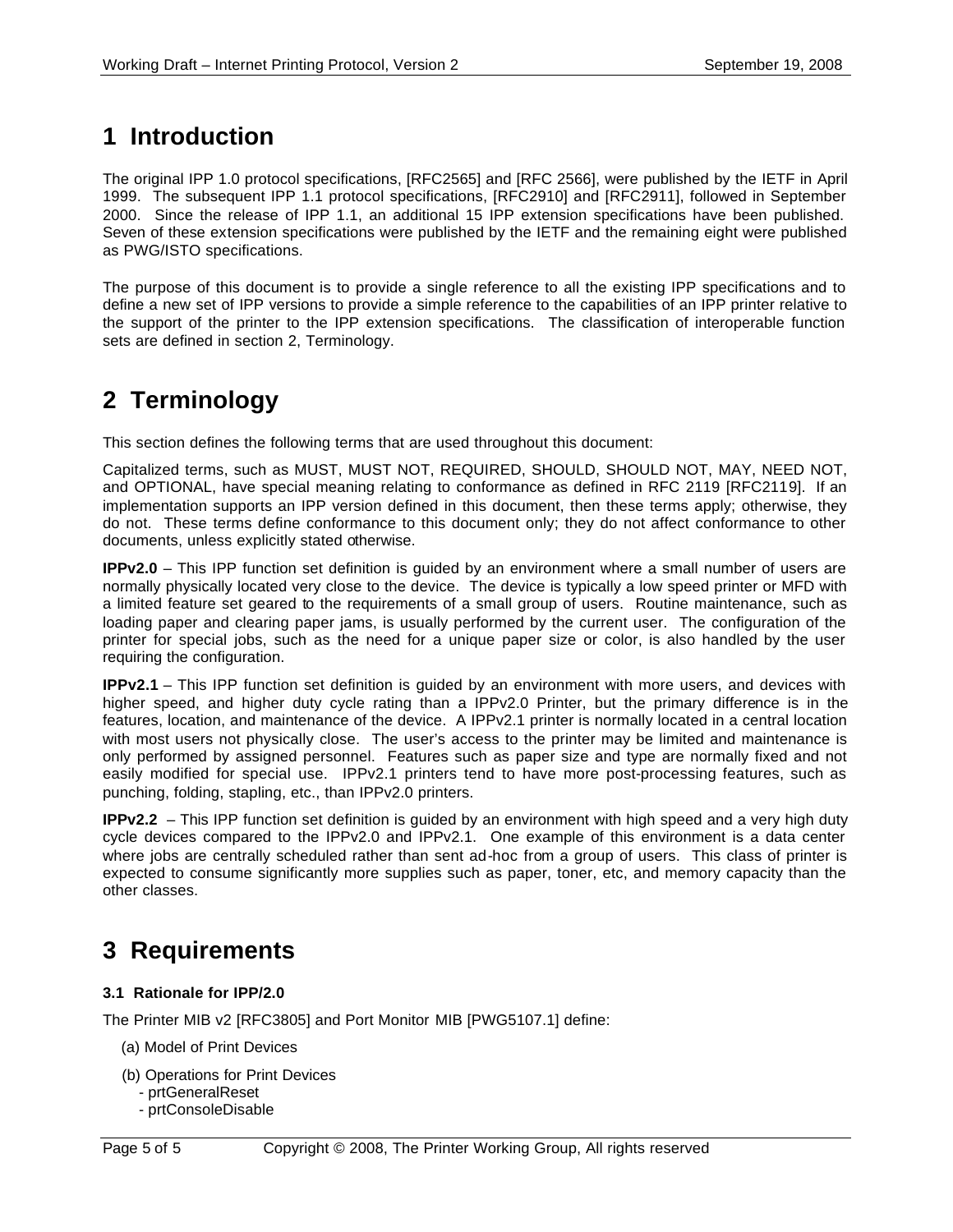- (c) Groups of simple attributes for Print Devices
	- prtInputTable --> prtInputName
	- ppmPortTable --> ppmPortServiceNameOrURI
- (d) Conformance requirements for implementations of Printer MIB v2 and Port Monitor MIB

The IPP/1.1 Model and Semantics [RFC2911] defines:

- (a) Model of Print Services, Print Devices, and Print Jobs
- (b) Operations for Print Services and Print Jobs
	- Pause-Printer
	- Print-Job
- (c) Attributes for Print Services and Print Jobs
	- printer-location
	- job-id
- (d) Conformance requirements for implementations of IPP/1.1

The IPP/1.1 Encoding and Transport [RFC2910] defines:

- (a) Protocol Bindings for IPP/1.1
	- HTTP with optional upgrade to TLS
- (b) Mappings of operations for Print Services and Print Jobs.
- (c) Conformance requirements for implementations of IPP/1.1

Later IETF and PWG standards-track specifications defined 14 IPP/1.1 extensions including:

- (a) New operations
	- Set-Printer-Attributes [RFC3380]
	- Resume-Job [RFC3998]
- (b) New attribute syntaxes - collection [RFC3382]
- (c) New objects
	- Subscription [RFC3995]
	- Document [PWG5100.5]

Current printers often support functionality standardized in these IPP/1.1 extensions (in a proprietary manner). In order to support user requirements for advanced printing functionality, there is a clear need to standardize profiles of these IPP/1.1 extensions for reliable interoperability and to encourage adoption of IPP-based infrastructure.

# **3.2 Use Models**

See the guiding principles of IPPv2.0, IPPv2.1, and IPPv2.2 function sets in section 2, Terminology.

### **3.2.1. IPPv2.0 Printer**

Alice, Bob, and Charlie are graphic artists who share a printer down the hall. They all load paper when needed. Alice and Bob have convinced Charlie that he should load the toner cartridges. But they do use many paper sizes - they need PWG Media Standardized Names [PWG5101.1] used in the IPP 'media' attribute. And they print lots of thumbnails of graphic images - they need standard IPP document formats.

### **3.2.2. IPPv2.1 Printer**

Joe and his colleagues send large documents to a printer in a building across the street in a 'glasshouse' with some web servers.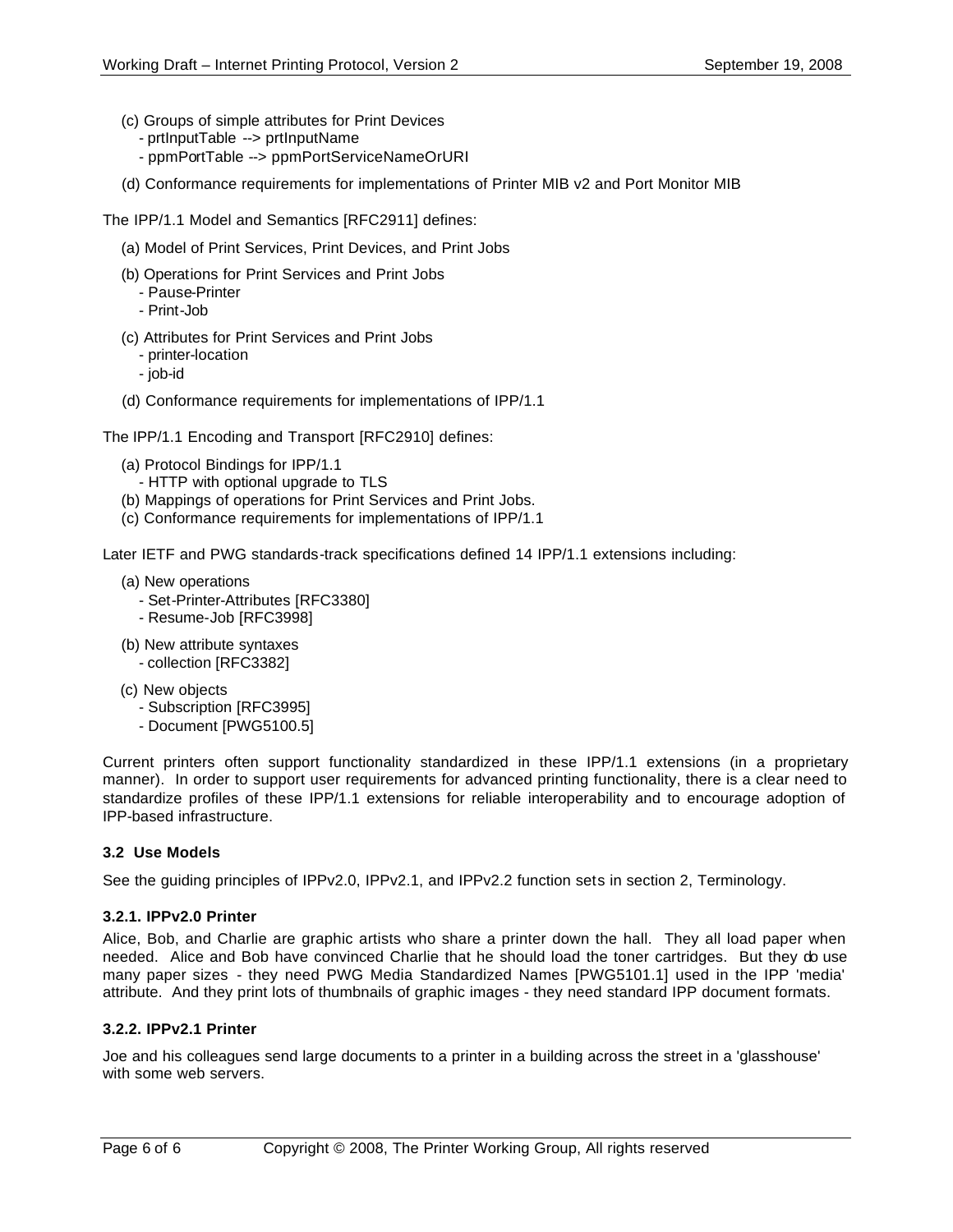Both Joe and the operator Sue in the glasshouse manage lots of jobs - they need to hold and release jobs. Joe wants to keep track of his jobs - he needs to subscribe for job events.

Sue is expected to manage several printers - she needs to enable and disable printers (i.e., enable/disable accepting new jobs over input channels).

#### **3.2.3. IPPv2.2 Printer**

Louise works in Accounting for a big wholesaler in Kansas City. She sends variable data jobs (e.g., different user names, user addresses, and balance owed amounts formatted onto a pre-printed form) to a printer in Chicago.

Her friend Sam is a night-shift operator in Chicago. Sam has to make sure that job resources (e.g., the preprinted forms for Louise's jobs) are loaded when needed - he often needs to pause the printer after the current job.

# **4 IPP Standards**

This section defines the IPP standards supported at each IPP version level. Each version level must support the complete required functionality of all lower versions.

#### **4.1 Version 1.0**

RFC 2565 Internet Printing Protocol/1.0: Encoding and Transport (April 1999)

RFC 2566 Internet Printing Protocol/1.0: Model and Semantics (April 1999)

#### **4.2 Version 1.1**

The version 1.1 documents supersede and obsolete the IPP version 1.0 protocol specifications.

RFC 2910 Internet Printing Protocol/1.1: Encoding and Transport (September 2000)

RFC 2911 Internet Printing Protocol/1.1: Model and Semantics (September 2000)

RFC 3510 Internet Printing Protocol: IPP URL Scheme (April 2003)

#### **4.3 Version 2.0**

The IPPv2.0 printer shall support the IPP specifications defined for IPPv1.1 plus the following.

PWG 5100.1 Internet Printing Protocol: "finishings" attribute values extension (February 2001)

PWG 5100.2 Internet Printing Protocol: "output-bin" attribute extension (February 2001)

PWG 5101.1 PWG Standard for Media Size Names (February 2002)

#### **4.4 Version 2.1**

The IPPv2.1 printer shall support the IPP specifications defined for IPPv2.0 plus the following.

RFC 3380 Internet Printing Protocol: Job and Printer Set Operations (September 2002)

RFC 3381 Internet Printing Protocol: Job Progress Attributes (September 2002)

RFC 3382 The 'collection' Attribute Syntax (September 2002)

RFC 3995 Internet Printing Protocol: Event Notifications and Subscriptions (March 2005)

RFC 3996 Internet Printing Protocol: The 'ippget' Delivery Method for Event Notifications (March 2005)

RFC 3998 Internet Printing Protocol: Job and Printer Administrative Operations (March 2005)

PWG 5100.7 Internet Printing Protocol: Job Extensions (October 2003)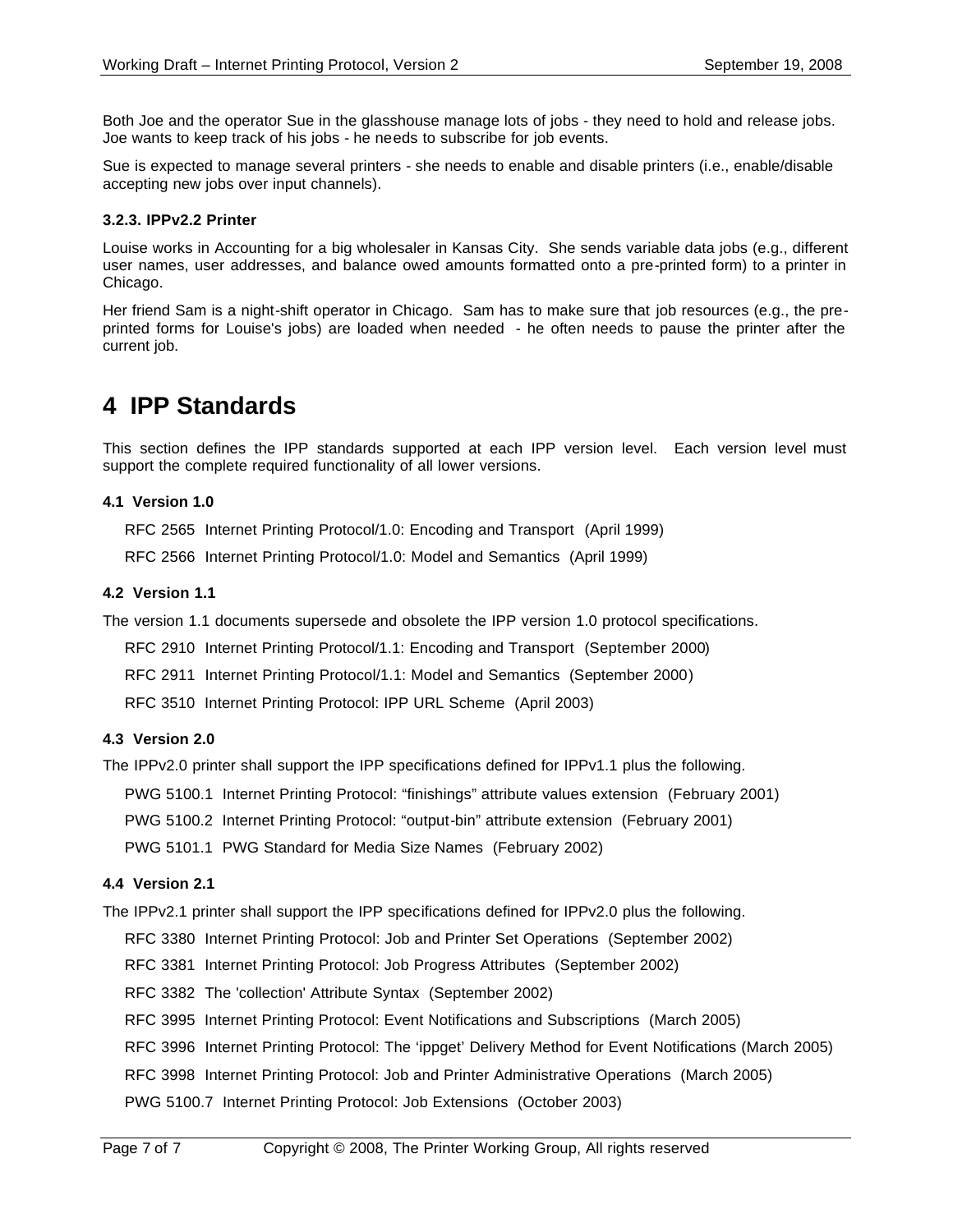### **4.5 Version 2.2**

The IPPv2.2 printer shall support the IPP specifications defined for IPPv2.1 plus the following.

- PWG 5100.3 Internet Printing Protocol: Production Printing Attributes Set 1 (February 2001)
- PWG 5100.5 Internet Printing Protocol: Document Object (October 2003)
- PWG 5100.6 Internet Printing Protocol: Page Overrides (October 2003)
- PWG 5100.8 Internet Printing Protocol: "-actual" Attributes (March 2003)

# **5 IPP Operations**

IPP version 2.X also defines specific support requirements for the IPP Operations defined in the various IPP specifications. Many IPP Operations are currently defined in their source specifications as optional and, if they were to remain optional, the desired interoperability would not be achieved. This section defines the support requirements for each currently optional IPP Operation based upon the associated group.

### **5.1 Current Required Operations**

The following IPP Operations are specified as required in their respective defining documents. For IPPv2.X implementations, these operations shall also be required if the defining specification is included in the specific 2.X version implemented.

| <b>Code</b> | <b>Operation Name</b>        | <b>Source</b>   |
|-------------|------------------------------|-----------------|
| 0x0002      | Print-Job                    | <b>RFC 2911</b> |
| 0x0004      | Validate-Job                 | <b>RFC 2911</b> |
| 0x0008      | Cancel-Job                   | <b>RFC 2911</b> |
| 0x0009      | Get-Job-Attributes           | <b>RFC 2911</b> |
| 0x000A      | Get-Jobs                     | <b>RFC 2911</b> |
| 0x000B      | Get-Printer-Attributes       | <b>RFC 2911</b> |
| 0x0016      | Create-Printer-Subscriptions | RFC 3995        |
| 0x0018      | Get-Subscription-Attributes  | <b>RFC 3995</b> |
| 0x0019      | Get-Subscriptions            | <b>RFC 3995</b> |
| 0x001A      | Renew-Subscription           | <b>RFC 3995</b> |
| 0x001B      | Cancel-Subscription          | <b>RFC 3995</b> |
| 0x001C      | Get-Notifications            | <b>RFC 3996</b> |
| 0x0033      | Cancel-Document              | PWG 5100.5      |
| 0x0034      | Get-Document-Attributes      | PWG 5100.5      |
| 0x0035      | Get-Documents                | PWG 5100.5      |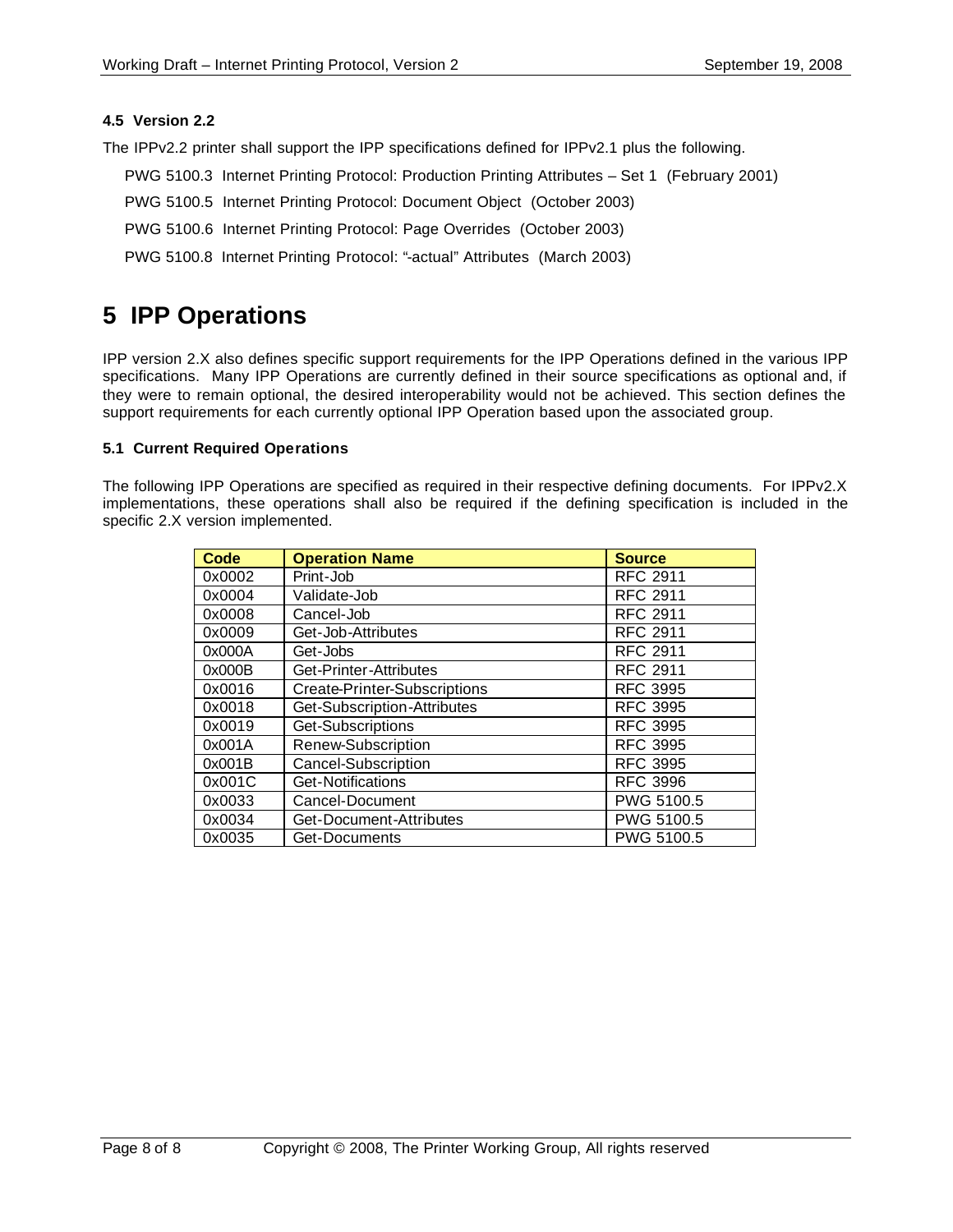## **5.2 Version 2.0 Operations**

The following IPP Operations are included in the defining documents for IPPv2.0. The required support for each IPP Operation in a V2.0 implementation is defined as follows. Note that a V2.0 implementation may also include support for additional IPP operations other than specified in this list.

| <b>Code</b> | <b>Operation Name</b>  | <b>Source</b>   | <b>Support</b> |
|-------------|------------------------|-----------------|----------------|
| 0x0002      | Print-Job              | <b>RFC 2911</b> | required       |
| 0x0003      | Print-URI              | <b>RFC 2911</b> | optional       |
| 0x0004      | Validate-Job           | <b>RFC 2911</b> | required       |
| 0x0005      | Create-Job             | <b>RFC 2911</b> | optional       |
| 0x0006      | Send-Document          | <b>RFC 2911</b> | optional       |
| 0x0007      | Send-URI               | <b>RFC 2911</b> | optional       |
| 0x0008      | Cancel-Job             | <b>RFC 2911</b> | required       |
| 0x0009      | Get-Job-Attributes     | <b>RFC 2911</b> | required       |
| 0x000A      | Get-Jobs               | <b>RFC 2911</b> | required       |
| 0x000B      | Get-Printer-Attributes | <b>RFC 2911</b> | required       |
| 0x000C      | Hold-Job               | <b>RFC 2911</b> | optional       |
| 0x000D      | Release-Job            | <b>RFC 2911</b> | optional       |
| 0x000E      | Restart-Job            | <b>RFC 2911</b> | optional       |
| 0x0010      | Pause-Printer          | <b>RFC 2911</b> | optional       |
| 0x0011      | Resume-Printer         | <b>RFC 2911</b> | optional       |
| 0x0012      | Purge-Jobs             | <b>RFC 2911</b> | optional       |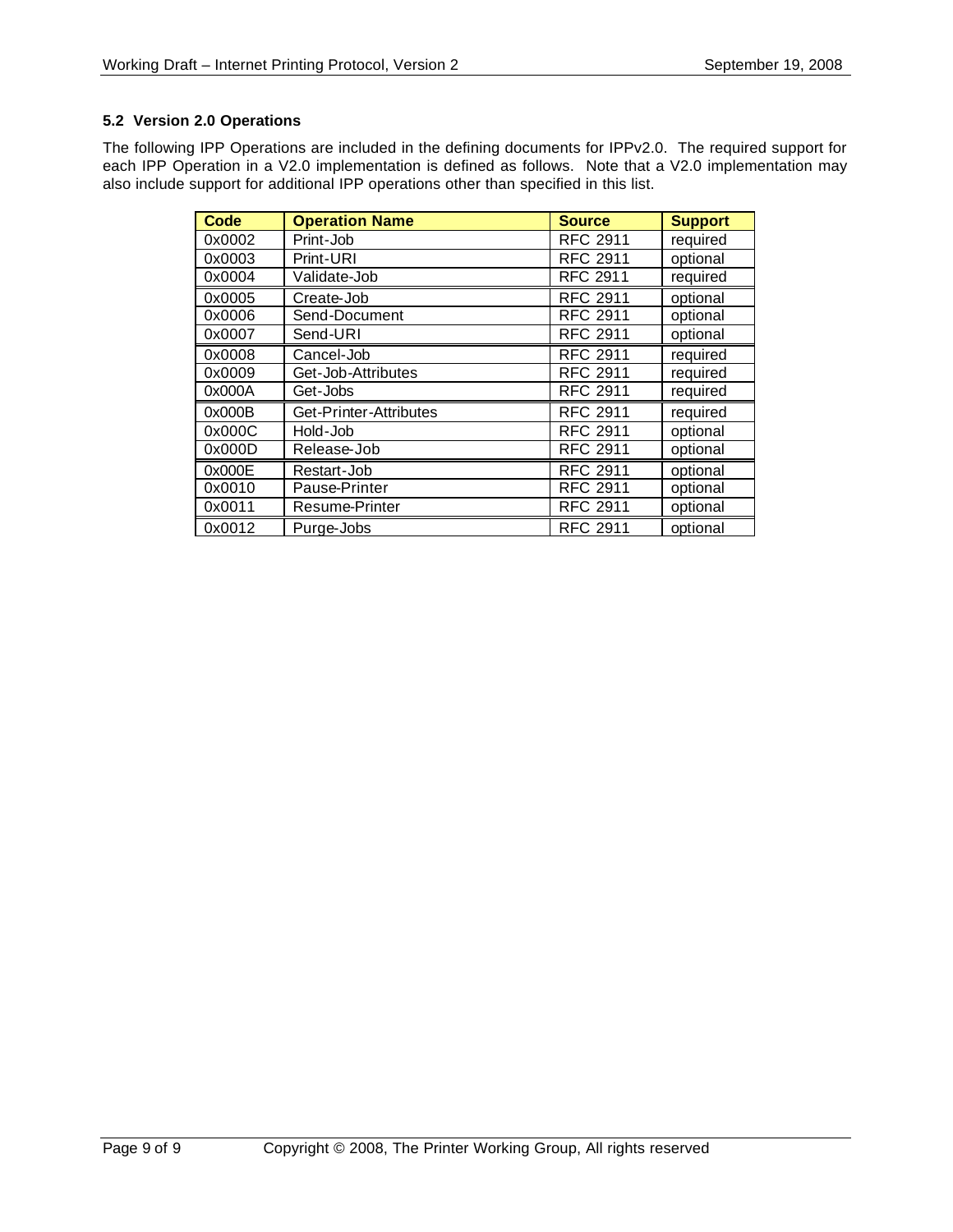# **5.3 Version 2.1 Operations**

The following IPP Operations are included in the defining documents for IPPv2.1. The required support for each IPP Operation in a V2.1 implementation is defined as follows. Note that a V2.1 implementation may also include support for additional IPP operations other than specified in this list.

| <b>Code</b> | <b>Operation Name</b>           | <b>Source</b>   | <b>Support</b> |
|-------------|---------------------------------|-----------------|----------------|
| 0x0002      | Print-Job                       | <b>RFC 2911</b> | required       |
| 0x0003      | Print-URI                       | <b>RFC 2911</b> | optional       |
| 0x0004      | Validate-Job                    | <b>RFC 2911</b> | required       |
| 0x0005      | Create-Job                      | <b>RFC 2911</b> | required       |
| 0x0006      | Send-Document                   | <b>RFC 2911</b> | required       |
| 0x0007      | Send-URI                        | <b>RFC 2911</b> | optional       |
| 0x0008      | Cancel-Job                      | <b>RFC 2911</b> | required       |
| 0x0009      | Get-Job-Attributes              | <b>RFC 2911</b> | required       |
| 0x000A      | Get-Jobs                        | <b>RFC 2911</b> | required       |
| 0x000B      | Get-Printer-Attributes          | <b>RFC 2911</b> | required       |
| 0x000C      | Hold-Job                        | <b>RFC 2911</b> | required       |
| 0x000D      | Release-Job                     | <b>RFC 2911</b> | required       |
| 0x000E      | Restart-Job                     | <b>RFC 2911</b> | required       |
| 0x0010      | Pause-Printer                   | <b>RFC 2911</b> | required       |
| 0x0011      | Resume-Printer                  | <b>RFC 2911</b> | required       |
| 0x0012      | Purge-Jobs                      | <b>RFC 2911</b> | required       |
| 0x0013      | Set-Printer-Attributes          | <b>RFC 3380</b> | required       |
| 0x0014      | Set-Job-Attributes              | <b>RFC 3380</b> | required       |
| 0x0015      | Get-Printer-Supported-Values    | <b>RFC 3380</b> | required       |
| 0x0016      | Create-Printer-Subscriptions    | <b>RFC 3995</b> | required       |
| 0x0017      | Create-Job-Subscriptions        | <b>RFC 3995</b> | optional       |
| 0x0018      | Get-Subscription-Attributes     | <b>RFC 3995</b> | required       |
| 0x0019      | Get-Subscriptions               | <b>RFC 3995</b> | required       |
| 0x001A      | Renew-Subscription              | <b>RFC 3995</b> | required       |
| 0x001B      | <b>Cancel-Subscription</b>      | <b>RFC 3995</b> | required       |
| 0x001C      | Get-Notifications               | <b>RFC 3995</b> | required       |
| 0x0022      | Enable-Printer                  | <b>RFC 3998</b> | required       |
| 0x0023      | Disable-Printer                 | <b>RFC 3998</b> | required       |
| 0x0024      | Pause-Printer-After-Current-Job | <b>RFC 3998</b> | optional       |
| 0x0025      | Hold-New-Jobs                   | <b>RFC 3998</b> | optional       |
| 0x0026      | Release-Held-New-Jobs           | <b>RFC 3998</b> | optional       |
| 0x0027      | Deactivate-Printer              | <b>RFC 3998</b> | optional       |
| 0x0028      | Activate-Printer                | <b>RFC 3998</b> | optional       |
| 0x0029      | <b>Restart-Printer</b>          | <b>RFC 3998</b> | optional       |
| 0x002A      | Shutdown-Printer                | <b>RFC 3998</b> | optional       |
| 0x002B      | Startup-Printer                 | <b>RFC 3998</b> | optional       |
| 0x002C      | Reprocess-Job                   | <b>RFC 3998</b> | optional       |
| 0x002D      | Cancel-Current-Job              | <b>RFC 3998</b> | optional       |
| 0x002E      | Suspend-Current-Job             | <b>RFC 3998</b> | optional       |
| 0x002F      | Resume-Job                      | <b>RFC 3998</b> | optional       |
| 0x0030      | Promote-Job                     | <b>RFC 3998</b> | optional       |
| 0x0031      | Schedule-Job-After              | <b>RFC 3998</b> | optional       |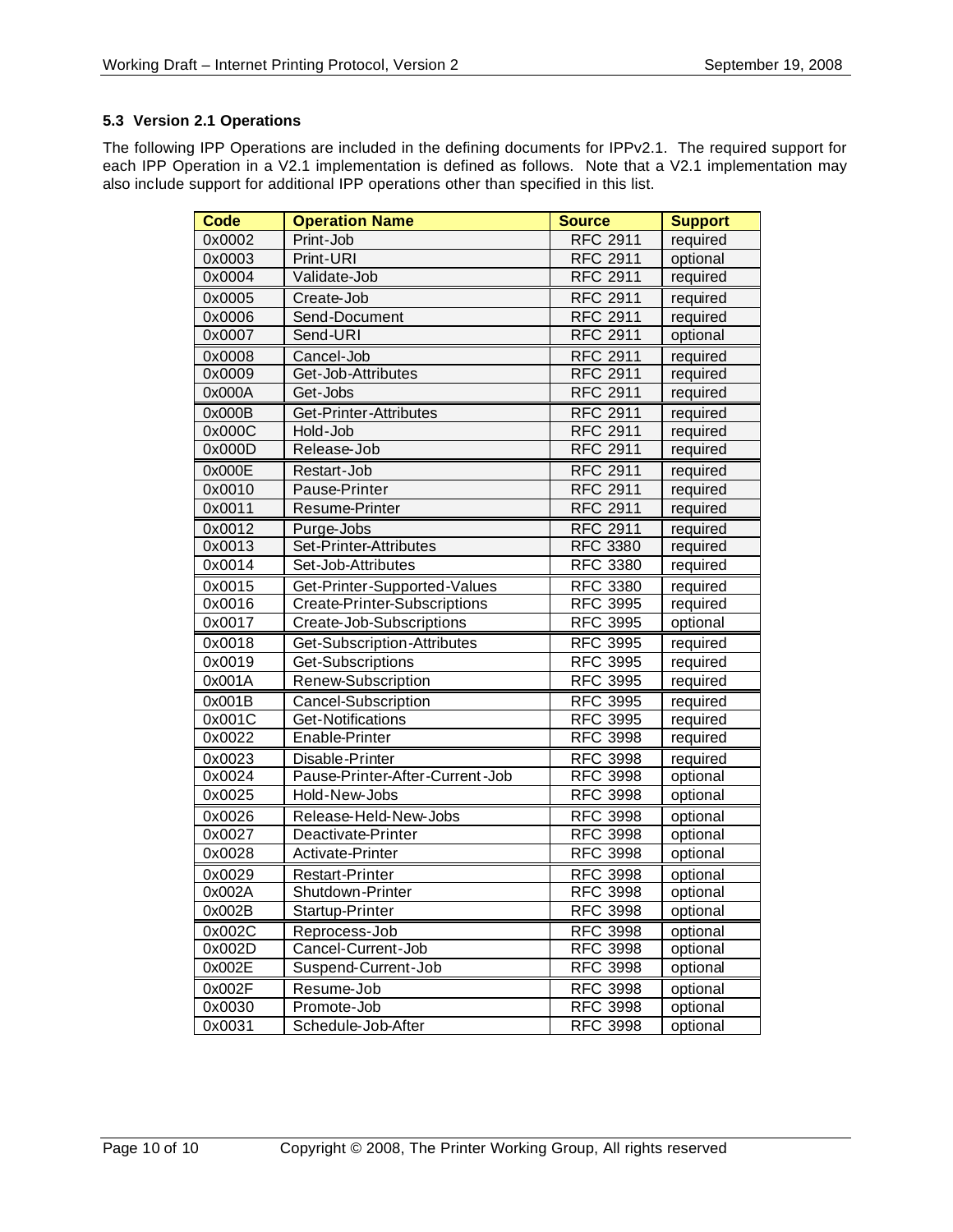# **5.4 Version 2.2 Operations**

The following IPP Operations are included in the defining documents for IPPv2.2. The required support for each IPP Operation in a V2.2 implementation is defined as follows.

| <b>Code</b> | <b>Operation Name</b>           | <b>Source</b>     | <b>Support</b> |
|-------------|---------------------------------|-------------------|----------------|
| 0x0002      | Print-Job                       | <b>RFC 2911</b>   | required       |
| 0x0003      | Print-URI                       | <b>RFC 2911</b>   | optional       |
| 0x0004      | Validate-Job                    | <b>RFC 2911</b>   | required       |
| 0x0005      | Create-Job                      | <b>RFC 2911</b>   | required       |
| 0x0006      | Send-Document                   | <b>RFC 2911</b>   | required       |
| 0x0007      | Send-URI                        | <b>RFC 2911</b>   | optional       |
| 0x0008      | Cancel-Job                      | <b>RFC 2911</b>   | required       |
| 0x0009      | Get-Job-Attributes              | <b>RFC 2911</b>   | required       |
| 0x000A      | Get-Jobs                        | <b>RFC 2911</b>   | required       |
| 0x000B      | Get-Printer-Attributes          | <b>RFC 2911</b>   | required       |
| 0x000C      | Hold-Job                        | <b>RFC 2911</b>   | required       |
| 0x000D      | Release-Job                     | <b>RFC 2911</b>   | required       |
| 0x000E      | Restart-Job                     | <b>RFC 2911</b>   | required       |
| 0x0010      | Pause-Printer                   | <b>RFC 2911</b>   | required       |
| 0x0011      | Resume-Printer                  | <b>RFC 2911</b>   | required       |
| 0x0012      | Purge-Jobs                      | <b>RFC 2911</b>   | required       |
| 0x0013      | Set-Printer-Attributes          | <b>RFC 3380</b>   | required       |
| 0x0014      | Set-Job-Attributes              | <b>RFC 3380</b>   | required       |
| 0x0015      | Get-Printer-Supported-Values    | <b>RFC 3380</b>   | required       |
| 0x0016      | Create-Printer-Subscriptions    | <b>RFC 3995</b>   | required       |
| 0x0017      | Create-Job-Subscriptions        | <b>RFC 3995</b>   | optional       |
| 0x0018      | Get-Subscription-Attributes     | <b>RFC 3995</b>   | required       |
| 0x0019      | Get-Subscriptions               | <b>RFC 3995</b>   | required       |
| 0x001A      | Renew-Subscription              | <b>RFC 3995</b>   | required       |
| 0x001B      | <b>Cancel-Subscription</b>      | <b>RFC 3995</b>   | required       |
| 0x001C      | Get-Notifications               | <b>RFC 3995</b>   | required       |
| 0x0022      | Enable-Printer                  | <b>RFC 3998</b>   | required       |
| 0x0023      | Disable-Printer                 | <b>RFC 3998</b>   | required       |
| 0x0024      | Pause-Printer-After-Current-Job | <b>RFC 3998</b>   | required       |
| 0x0025      | Hold-New-Jobs                   | <b>RFC 3998</b>   | required       |
| 0x0026      | Release-Held-New-Jobs           | <b>RFC 3998</b>   | required       |
| 0x0027      | Deactivate-Printer              | <b>RFC 3998</b>   | required       |
| 0x0028      | Activate-Printer                | <b>RFC 3998</b>   | required       |
| 0x0029      | <b>Restart-Printer</b>          | <b>RFC 3998</b>   | required       |
| 0x002A      | Shutdown-Printer                | <b>RFC 3998</b>   | required       |
| 0x002B      | Startup-Printer                 | RFC 3998          | required       |
| 0x002C      | Reprocess-Job                   | <b>RFC 3998</b>   | optional       |
| 0x002D      | Cancel-Current-Job              | <b>RFC 3998</b>   | required       |
| 0x002E      | Suspend-Current-Job             | <b>RFC 3998</b>   | required       |
| 0x002F      | Resume-Job                      | <b>RFC 3998</b>   | required       |
| 0x0030      | Promote-Job                     | <b>RFC 3998</b>   | required       |
| 0x0031      | Schedule-Job-After              | <b>RFC 3998</b>   | required       |
| 0x0033      | Cancel-Document                 | PWG 5100.5        | required       |
| 0x0034      | Get-Document-Attributes         | PWG 5100.5        | required       |
| 0x0035      | Get-Documents                   | <b>PWG 5100.5</b> | required       |
| 0x0036      | Delete-Document                 | PWG 5100.5        | required       |
| 0x0037      | Set-Document-Attributes         | PWG 5100.5        | required       |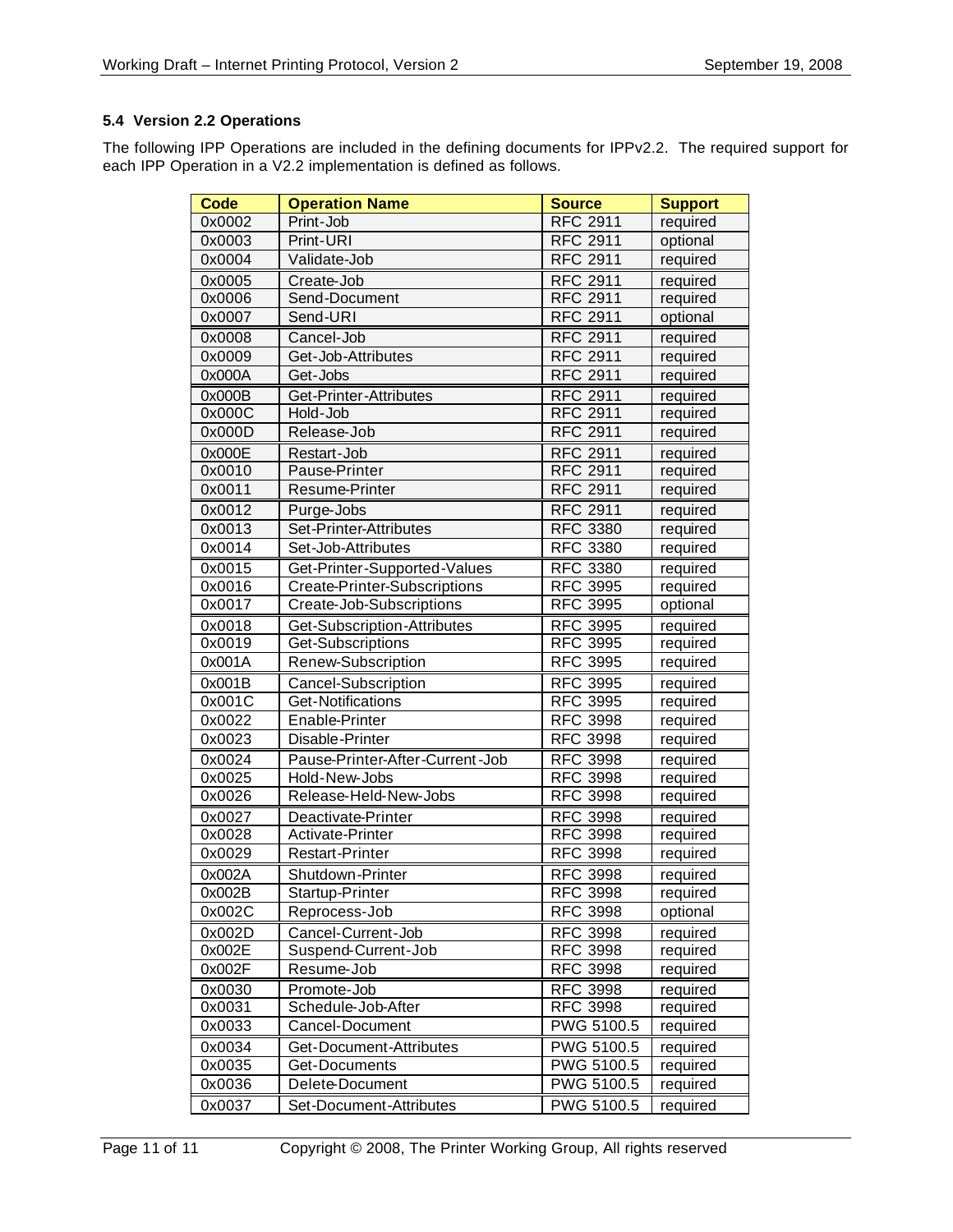# **6 Conformance Requirements**

# **6.1 IPP Unsupported Attributes**

The current IPP specification [RFC2911] requires that IPP attributes received, that are not supported or not understood, are to be processed according to the defined procedures, and an appropriate status code returned. Many implementations historically have not conformed to this requirement, causing communication problems and failed printing.

To claim compliance with any of the IPPv2 versions, an implementation MUST correctly process attributes, values, or groups that are not supported per RFC 2911, sections 3.1.7, 3.1.8, 3.2.1.2, 3.3.5.1, 3.3.7.1, 4.1.2.3, and 13.1.2.2, including collection attributes as defined in RFC 3382, section 7.

For example, implementations MUST support reading the IPP noValue tag as a valid value for an attribute that normally would be encoded as an enum, integer, name, or keyword value tag. Similarly, implementations MUST correctly process (or ignore) collection values as defined by RFC 3382, even if the implementation does not support the media-col attribute itself.

## **6.2 HTTP Conformance**

The current IPP specification [RFC2911] requires transport over HTTP/1.1 as defined in RFC 2616. Many implementations historically have not used a HTTP/1.1 transport or provided complete HTTP/1.1 support.

To claim compliance with any of the IPPv2 versions, an implementation MUST support the complete HTTP/1.1 protocol as defined in RFC 2616, including chunking as defined in section 3.6.1 and the Expect header as defined in section 5.3.

In addition, implementations supporting TLS encryption MUST support the HTTP Upgrade protocol as defined in RFC 2817.

# **7 IANA and PWG Considerations**

This section contains the exact registration information for IANA to update the procedures defined in TBD.

The following new keyword values are defined for the ipp\_versions\_supported attribute [RFC2911]:

- '2.0': Meets all the conformance requirements of IPP version 2.0, as specified in this document, in addition to the requirements for IPP 1.1 as specified in RFC 2911 [RFC2911] and RFC 2910 [RFC2910].
- '2.1': Meets all the conformance requirements of IPP version 2.1, as specified in this document, in addition to the requirements for IPP 2.0 as specified above.
- '2.2': Meets all the conformance requirements of IPP version 2.2, as specified in this document, in addition to the requirements for IPP 2.1 as specified above.

# **8 Internationalization Considerations**

For interoperability and basic support for multiple languages, IPP/1.1 conforming Printer implementations MUST support the UTF-8 [RFC3629] encoding of Unicode [UNICODE] [ISO10646].

For interoperability and best practice support for multiple languages, IPP/2.0 conforming Printer implementations SHOULD support Network Unicode [RFC5198] - which REQUIRES transmission of wellformed UTF-8 strings and RECOMMENDS transmission of normalized UTF-8 strings in Normalization Form C (NFC) [UAX15].

NFC is defined as the result of performing Canonical Decomposition (into base characters and combining marks) followed by Canonical Composition (into canonical composed characters wherever Unicode has assigned them).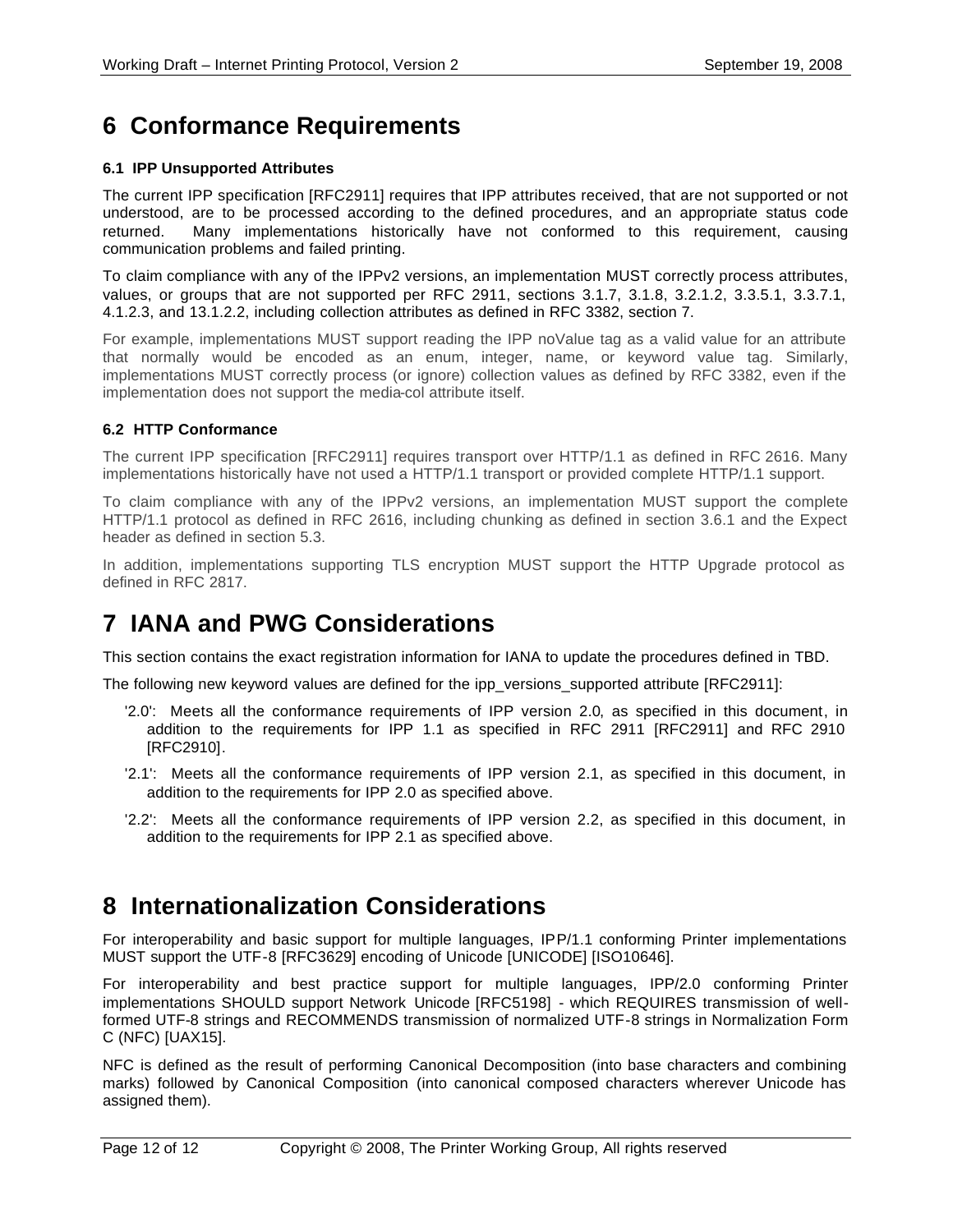NOTE WELL - Performing normalization on UTF-8 strings received from IPP clients and subsequently storing the results (e.g., in IPP Job objects) could cause false negatives in IPP client searches and failed access (e.g., to IPP Printers with percent-encoded UTF -8 URIs now 'hidden').

# **9 Security Considerations**

For interoperability and basic support for security, IPP/1.1 conforming Printer implementations SHOULD support TLS/1.0 [RFC2246] with a mandatory cipher suite of LS\_DHE\_DSS\_WITH\_3DES\_EDE\_CBC\_SHA.

For interoperability and better support for security, IPP/2.0 conforming Printer implementations SHOULD support TLS/1.1 [RFC4346] with a mandatory cipher suite of TLS\_RSA\_WITH\_3DES\_EDE\_CBC\_SHA.

For interoperability and best practice for security, IPP/2.1 conforming Printer implementations SHOULD support TLS/1.2 [RFC5246] with a mandatory cipher suite of TLS\_RSA\_WITH\_AES\_128\_CBC\_SHA.

For interoperability and best practice for security, IPP/2.2 conforming Printer implementations MUST support TLS/1.2 [RFC5246] with a mandatory cipher suite of TLS\_RSA\_WITH\_AES\_128\_CBC\_SHA.

# **10 References**

#### **10.1 Normative References**

[ISO10646] "Information Technology - Universal Multiple-octet Coded Character Set (UCS)", ISO/IEC Standard 10646, 2006.

[RFC2119]

Key words for use in RFCs to Indicate Requirement Levels, RFC 2119, Bradner. March 1997.

[RFC2246] T.Dierks, C. Allen, "Transport Layer Security 1.0", RFC 2246, January 1999, http://www.ietf.org/rfc/rfc2246.txt

#### [RFC2616]

Hypertext Transfer Protocol -- HTTP/1.1. R. Fielding, J. Gettys, J. Mogul, H. Frystyk, L. Masinter, P. Leach, T. Berners-Lee. June 1999.

### [RFC2817]

Upgrading to TLS Within HTTP/1.1. R. Khare, S. Lawrence. May 2000.

### [RFC2910]

R. Herriot, S. Butler, P. Moore, R. Tuner, J. Wenn "Internet Printing Protocol/1.1: Encoding and Transport", RFC 2910, September, 2000.

#### [RFC2911]

R. deBry, T. Hastings, R. Herriot, S. Isaacson, P. Powell, "Internet Printing Protocol/1.1: Model and Semantics", RFC 2911, September, 2000.

### [RFC3380]

 T. Hastings, R. Herriot, C. Kugler, H. Lewis, "Internet Printing Protocol (IPP): Job and Printer Set Operations", RFC 3380, September 2002.

#### [RFC3381]

 T. Hastings, H. Lewis, R. Bergman, "Internet Printing Protocol (IPP): Job Progress Attributes, RFC 3381, September 2002.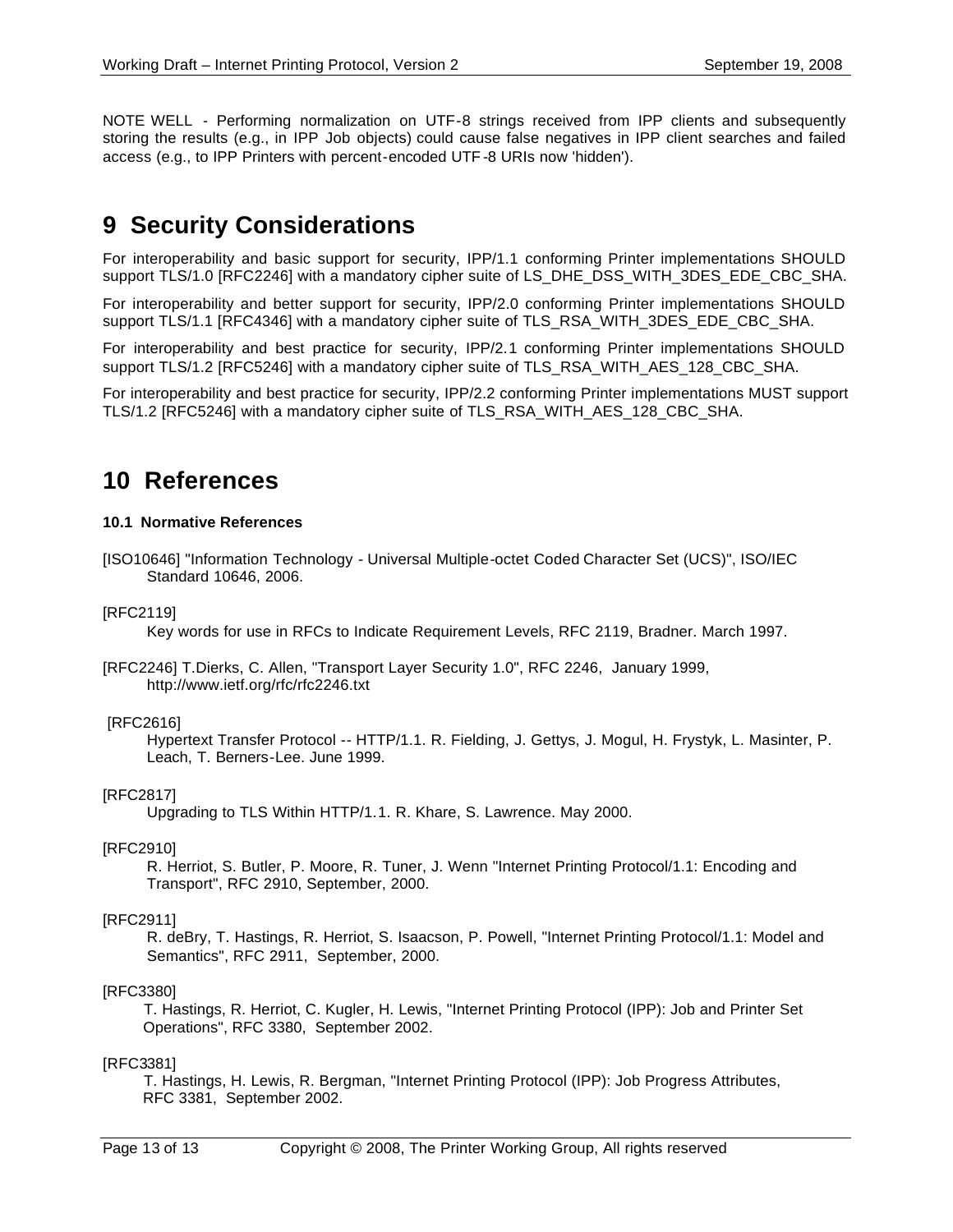#### [RFC3382]

R. deBry, R. Herriot, T. Hastings, K. Ocke, P. Zehler, "Internet Printing Protocol (IPP): The 'collection' Attribute Syntax", RFC 2566, September 2002.

#### [RFC3510]

R. Herriot, I. McDonald, "Internet Printing Protocol/1.1: IPP URL Scheme", RFC 2910, September, 2000.

[RFC3629] F. Yergeau, "UTF -8 Transformation of ISO 10646", RFC 3629, November 2003, http://www.ietf.org/rfc/rfc3629.txt

#### [RFC3995]

R. Herriot, T. Hastings, "Internet Printing Protocol/1.1: IPP Event Notifications and Subscriptions", RFC 3995, March 2005.

#### [RFC3996]

 R. Herriot, T. Hastings, H. Lewis, "Internet Printing Protocol (IPP): The 'ippget' Delivery Method for Event Notifications", RFC 3996, March, 2005.

#### [RFC3998]

 Kugler, Lewis, Hastings. "Internet Printing Protocol (IPP):Job and Printer Administrative Operations", RFC 3998, March, 2005.

[RFC4346] T.Dierks, E. Rescorla, "Transport Layer Security 1.1", RFC 4346, April 2006, http://www.ietf.org/rfc/rfc4346.txt

#### [RFC5198]

J. Klensin, M. Padlipsky. "Unicode Format for Network Interchange", RFC 5198, March, 2008.

#### [PWG 5100.1]

PWG Candidate Standard 5100.1-2001, IPP "finishings" attribute values extension, February 2001. Available at: ftp://ftp.pwg.org/pub/pwg/candidates/cs-ippfinishings10-20010205-5100.1.pdf, .doc

### [PWG 5100.2]

PWG Candidate Standard 5100.2-2001, IPP "output-bin" attribute extension, February 2001. Available at: ftp://ftp.pwg.org/pub/pwg/candidates/cs-ippoutputbin10-20010207-5100.2.pdf, .doc

### [PWG 5100.3]

PWG Candidate Standard 5100.3-2001, IPP Production Printing Attributes – Set 1, February 2001. Available at: ftp://ftp.pwg.org/pub/pwg/candidates/cs-ippprodprint10-20010212-5100.3.pdf, .doc

#### [PWG 5100.5]

PWG Candidate Standard 5100.5, IPP Document Object, October 2003. Available at: ftp://ftp.pwg.org/pub/pwg/candidates/cs-ippdocobject10-20031031-5100.5.pdf, .doc

#### [PWG 5100.6]

PWG Candidate Standard 5100.6, IPP Page Overrides, October 2003. Available at: ftp://ftp.pwg.org/pub/pwg/candidates/cs-ipppageoverride10-20031031-5100.6.pdf, .doc

#### [PWG 5100.7]

PWG Candidate Standard 5100.7, IPP Job Extensions, October 2003. Available at: ftp://ftp.pwg.org/pub/pwg/candidates/cs-ippjobext10-20031031-5100.7.pdf, .doc

#### [PWG 5100.8]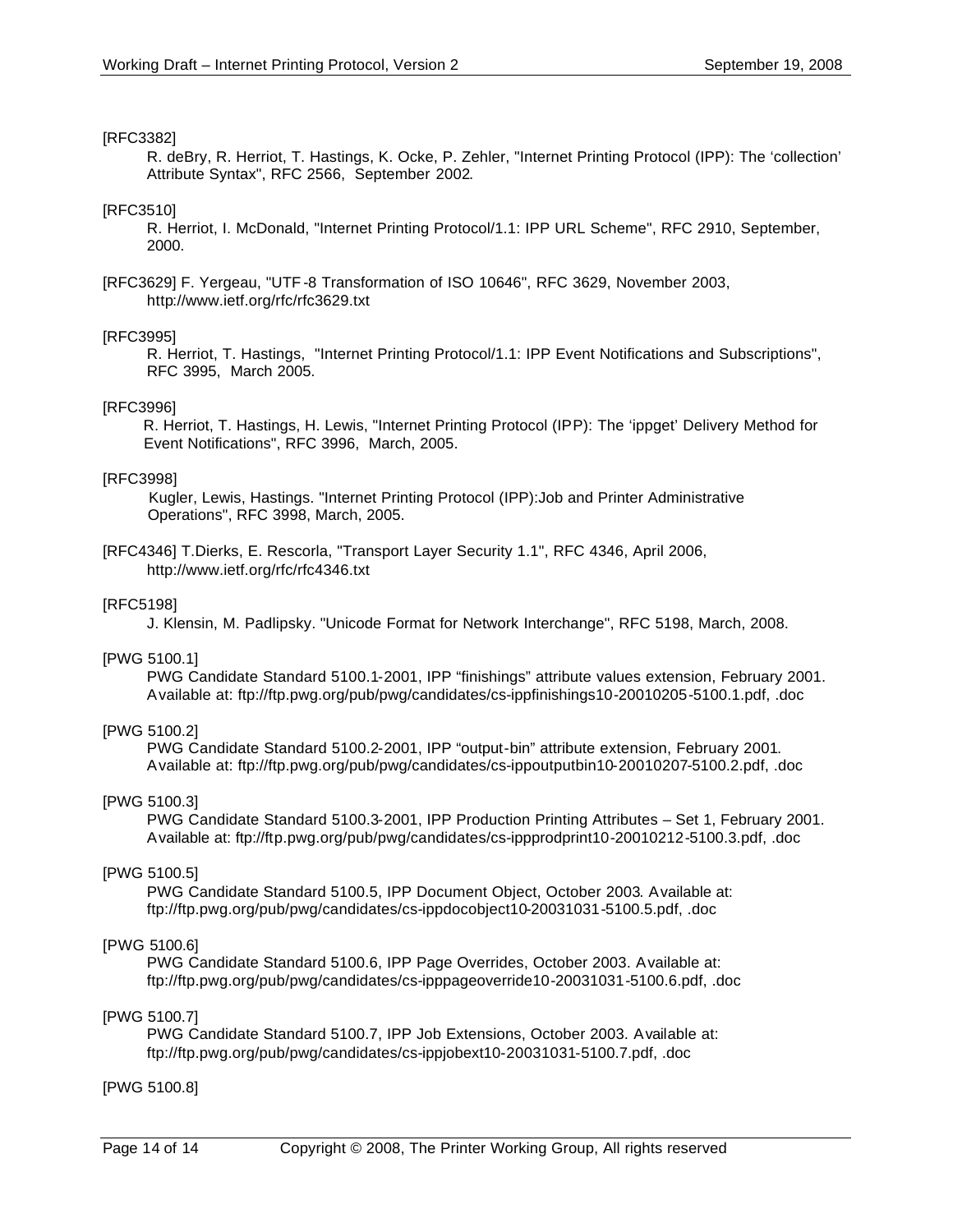PWG Candidate Standard 5100.8, IPP "-actual" attributes, March 2003. Available at: ftp://ftp.pwg.org/pub/pwg/candidates/cs-ippactuals10-20030313-5100.8.pdf, .doc

[PWG 5101.1]

PWG Candidate Standard 5101.1-2002, Media Standardized Names, February 2002. Available at: ftp://ftp.pwg.org/pub/pwg/candidates/cs-pwgmsn10-20020226-5101.1.pdf, .doc

[RFC5246] T.Dierks, E. Rescorla, "Transport Layer Security 1.2", RFC 5246, August 2008, http://www.ietf.org/rfc/rfc5246.txt

- [UAX15] M. Davis, M. Duerst, "Unicode Normalization Forms", Unicode Standard Annex 15, March 2008, http://www.unicode.org/reports/tr15/
- [UNICODE] M. Davis, et al, "Unicode Standard v5.1.0", Unicode Standard, April 2008, http://www.unicode.org/versions/Unicode5.1.0/

#### **10.2 Informative References**

#### [RFC2565]

R. Herriot, S. Butler, P. Moore, R. Turner, "Internet Printing Protocol/1.0: Encoding and Transport", RFC 2565, April, 1999.

#### [RFC2566]

R. deBry, T. Hastings, R. Herriot, S. Isaacson, P. Powell, "Internet Printing Protocol/1.0: Model and Semantics", RFC 2566, April, 1999.

#### [RFC2567]

D. Wright, IETF IPP Design Goals, RFC 2567, April 1999.

#### [RFC3196]

T. Hastings, C. Manros, K. Kugler, H. Holst, P. Zehler, "Internet Printing Protocol/1.1: Implementor's Guide", RFC 3196, November, 2001.

# **11 Author's Addresses**

#### **Ron Bergman**

Ricoh Americas Corporation **Phone: 805-426-6542** 2635 Park Center Drive **FAX:** 

#### **Harry Lewis**

InfoPrint Solutions Company Phone: 303-924-5337 6300 Diagonal Highway FAX: Boulder, CO 80301 e-mail: harryl@us.ibm.com

### **Ira McDonald**

 High North Phone: 906-494-2434 PO Box 221 FAX:

Simi Valley, CA 93065 **big and Simi Valley, CA 93065** e-mail: Ron.Bergman@ricoh-usa.com

Grand Marais, MI 49839 e-mail: blueroofmusic@gmail.com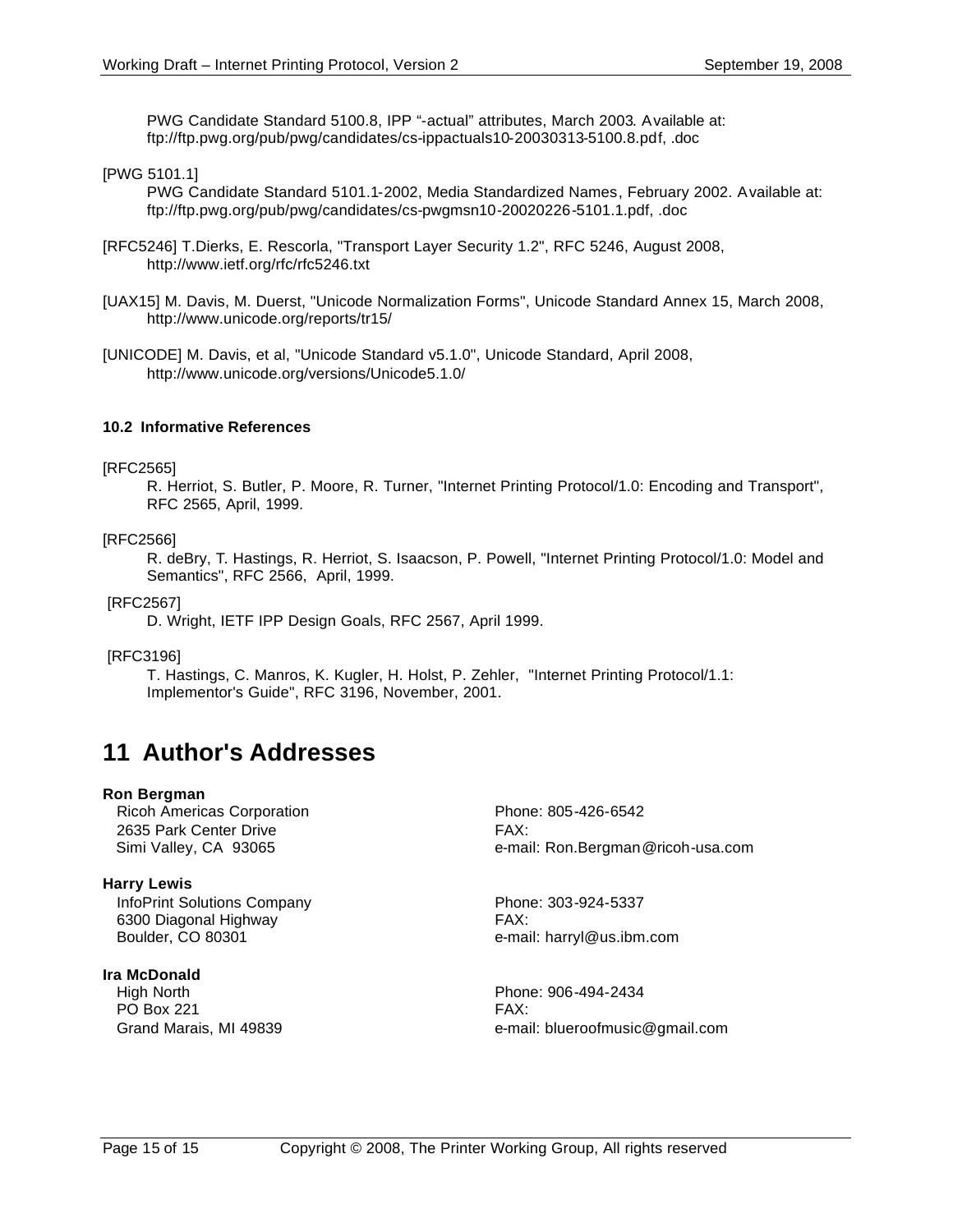| Michael R. Sweet            |              |
|-----------------------------|--------------|
| Apple Computer              | <b>Phone</b> |
| 1 Infinite Loop, MS 302-3PG | FAX:         |
| Cupertino, CA 95014         | e-mai        |

Phone: 408-974-8798 e-mail: msweet@apple.com

**The authors would like to especially thank the following individuals who also contributed significantly to the development of this document:**

**The following individuals also contributed to the development of this document:**

| Jerry Thrasher     | Lexmark    |
|--------------------|------------|
| Craig Whittle      | Sharp      |
| Dave Whitehead     | Lexmark    |
| <b>Bill Wagner</b> | <b>TIC</b> |
| Peter Zehler       | Xerox      |
| Lee Farrell        | Canon      |
| Glen Petrie        | Epson      |
| Mike Sweet         | Apple      |
| <b>Ted Tronson</b> | Novell     |

# **12 Appendix X Document Revisions**

# **This section is to be removed when this document is approved!**

### **A. Changes made to create September 19, 2008 version**

Section 7 Added:

The following new keyword values are defined for the ipp\_versions\_supported attribute [RFC2911]:

- '2.0': Meets all the conformance requirements of IPP version 2.0, as specified in this document, in addition to the requirements for IPP 1.1 as specified in RFC 2911 [RFC2911] and RFC 2910 [RFC2910].
- '2.1': Meets all the conformance requirements of IPP version 2.1, as specified in this document, in addition to the requirements for IPP 2.0 as specified above.
- '2.2': Meets all the conformance requirements of IPP version 2.2, as specified in this document, in addition to the requirements for IPP 2.1 as specified above.

Section 8 Added:

For interoperability and basic support for multiple languages, IPP/1.1 conforming Printer implementations MUST support the UTF-8 [RFC3629] encoding of Unicode [UNICODE] [ISO10646].

For interoperability and best practice support for multiple languages, IPP/2.0 conforming Printer implementations SHOULD support Network Unicode [RFC5198] - which REQUIRES transmission of well-formed UTF-8 strings and RECOMMENDS transmission of normalized UTF -8 strings in Normalization Form C (NFC) [UAX15].

NFC is defined as the result of performing Canonical Decomposition (into base characters and combining marks) followed by Canonical Composition (into canonical composed characters wherever Unicode has assigned them).

NOTE WELL - Performing normalization on UTF -8 strings received from IPP clients and subsequently storing the results (e.g., in IPP Job objects) could cause false negatives in IPP client searches and failed access (e.g., to IPP Printers with percent-encoded UTF-8 URIs now 'hidden').

Section 8 Removed: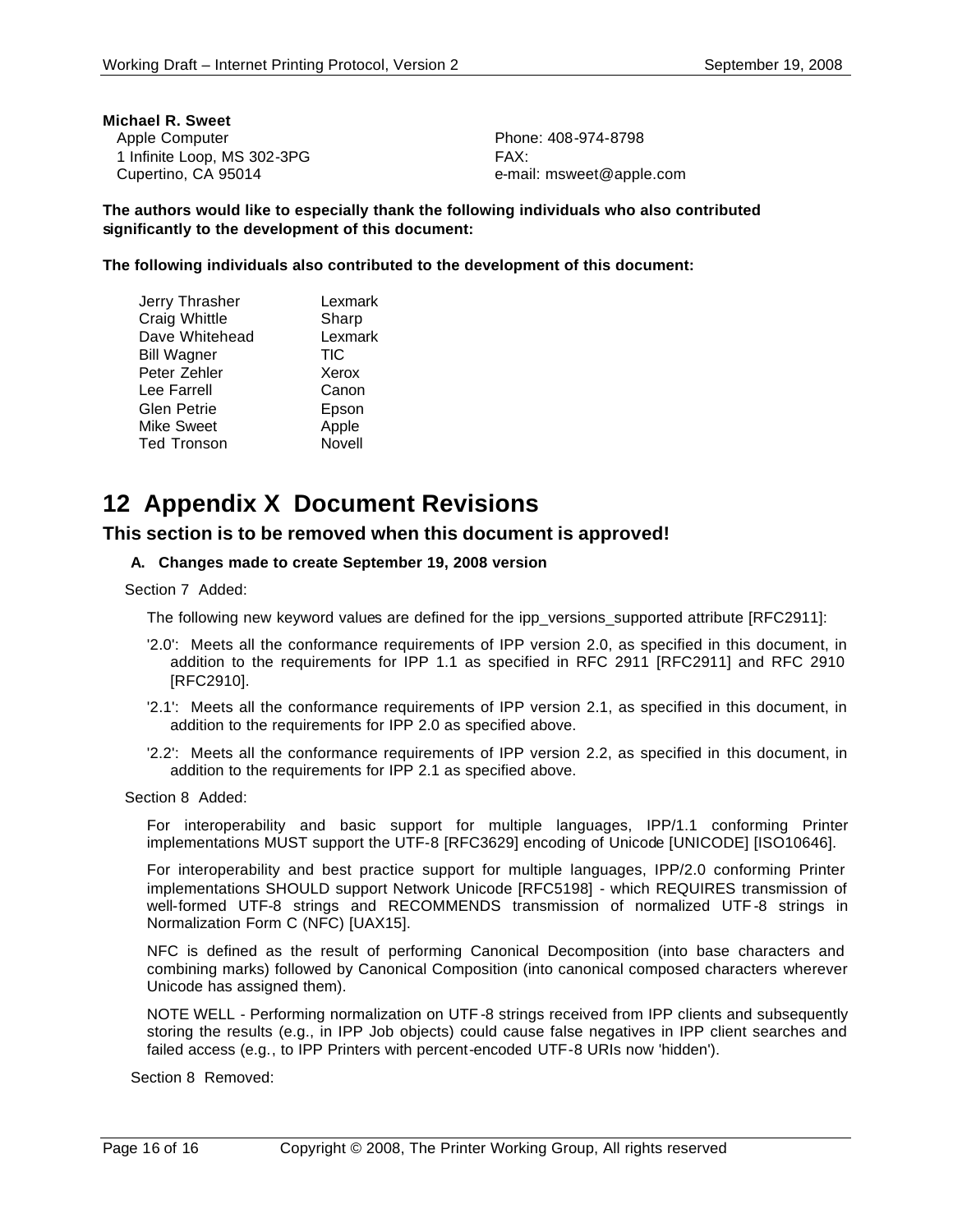In addition to the internationalization requirements in the referenced IPP specifications, it is strongly recommended the inclusion of Network Unicode [RFC5198] to provide support of multiple languages." Was " This document presents no internationalization considerations for IPP implementations beyond those covered in the referenced IPP Specifications."

Section 9 Added:

For interoperability and basic support for security, IPP/1.1 conforming Printer implementations SHOULD support TLS/1.0 [RFC2246] with a mandatory cipher suite of LS\_DHE\_DSS\_WITH\_3DES\_EDE\_CBC\_SHA.

For interoperability and better support for security, IPP/2.0 conforming Printer implementations SHOULD support TLS/1.1 [RFC4346] with a mandatory cipher suite of TLS\_RSA\_WITH\_3DES\_EDE\_CBC\_SHA.

For interoperability and best practice for security, IPP/2.1 conforming Printer implementations SHOULD support TLS/1.2 [RFC5246] with a mandatory cipher suite of TLS\_RSA\_WITH\_AES\_128\_CBC\_SHA.

For interoperability and best practice for security, IPP/2.2 conforming Printer implementations MUST support TLS/1.2 [RFC5246] with a mandatory cipher suite of TLS\_RSA\_WITH\_AES\_128\_CBC\_SHA.

Section 10 Added:

- [ISO10646] "Information Technology Universal Multiple-octet Coded Character Set (UCS)", ISO/IEC Standard 10646, 2006.
- [RFC2246] T.Dierks, C. Allen, "Transport Layer Security 1.0", RFC 2246, January 1999, http://www.ietf.org/rfc/rfc2246.txt
- [RFC3629] F. Yergeau, "UTF -8 Transformation of ISO 10646", RFC 3629, November 2003, http://www.ietf.org/rfc/rfc3629.txt
- [RFC4346] T.Dierks, E. Rescorla, "Transport Layer Security 1.1", RFC 4346, April 2006, http://www.ietf.org/rfc/rfc4346.txt
- [RFC5246] T.Dierks, E. Rescorla, "Transport Layer Security 1.2", RFC 5246, August 2008, http://www.ietf.org/rfc/rfc5246.txt
- [UAX15] M. Davis, M. Duerst, "Unicode Normalization Forms", Unicode Standard Annex 15, March 2008, http://www.unicode.org/reports/tr15/
- [UNICODE] M. Davis, et al, "Unicode Standard v5.1.0", Unicode Standard, April 2008, http://www.unicode.org/versions/Unicode5.1.0/

#### **B. Changes made to create August 27, 2008 version.**

Section 6.3: Removed entire section

Section 10: Removed references for [JFIF], [RFC2083], [PWG 5102.3], and [X-PRINT].

#### **C. Changes made to create August 15, 2008 version.**

Removed references to "Simple Workgroup Printer", "Enterprise Printer", and "Production Printer". Where appropriate these names were changed to "IPPv2.0", "IPPv2.1", and "IPPv2.2" respectively.

#### **D. Changes made to create August 6, 2008 version.**

Changed format of document location to conform to the PWG Process Specification.

Updated the Table Of Contents.